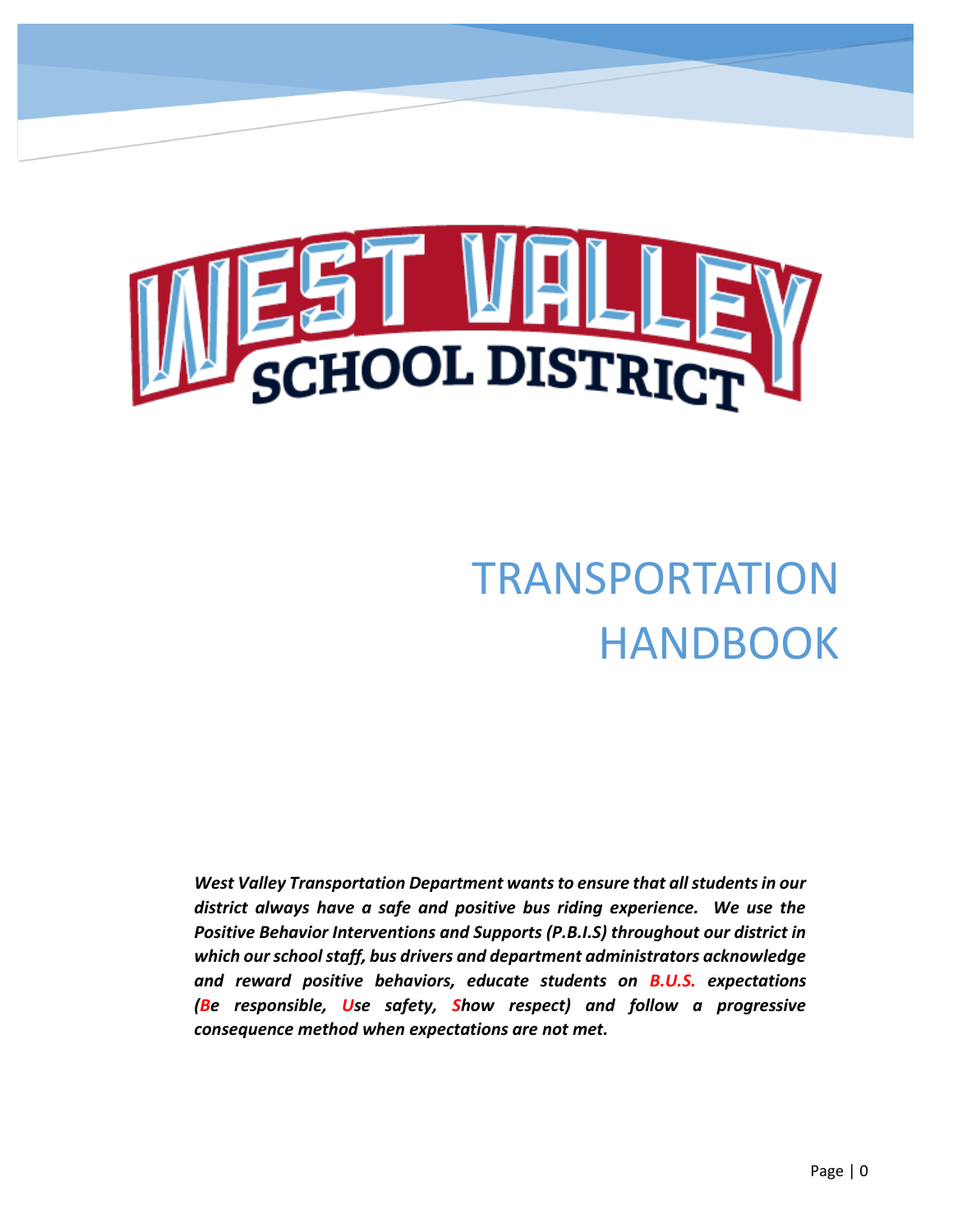This handbook was prepared by the West Valley School District #208 Transportation Department and contains our policies regarding bus expectations, behavior consequences and other important information about bus transportation. These policies are parallel to and in addition to school district policies, to best configure the differences between school campus/classroom and the school bus environment. The information listed applies to all students who ride West Valley School District #208 school buses to and from school and school sponsored activities and events, and are in accordance with Washington Administrative Code (WAC) 392-145-016.

Please read through this handbook carefully. Students and parents are responsible for knowing the information it contains, and parent support and student cooperation is essential in sustaining a safe bus environment for all students.

*NOTE: The Transportation Handbook is continually reviewed and modifications may be made at any time.*

# **TRANSPORTATION DEPARTMENT CONTACTS**

**Hours of Operation: 6:00 AM – 5:00 PM**

|                                    | Location:<br><b>Mailing:</b>    | 7509 Ahtanum Road, Yakima, WA<br>8902 Zier Road, Yakima, WA 98908 |                           |                                                       |
|------------------------------------|---------------------------------|-------------------------------------------------------------------|---------------------------|-------------------------------------------------------|
|                                    | Phone:<br>Fax:<br>Website:      | (509) 972-5590<br>(509) 972-5591<br>www.wvsd208.org               |                           |                                                       |
|                                    | <b>TRANSPORTATION DIRECTOR:</b> |                                                                   | Jaimi Schmidt             | <b>Phone Ext: 4053</b><br>Email: schmidtj@wvsd208.org |
| <b>TRANSPORTATION COORDINATOR:</b> |                                 |                                                                   | Debra Boyle               | <b>Phone Ext: 4056</b><br>Email: boyled@wvsd208.org   |
| <b>SECRETARY/DISPATCHER:</b>       |                                 |                                                                   | <b>Darla Dugas</b>        | Phone Ext: 4051<br>Email: dugasd@wysd208.org          |
|                                    |                                 | <b>PBIS STUDENT MANAGEMENT LIAISON:</b>                           | <b>Michelle Stapleton</b> | Phone Ext: 4052<br>Email: stapletonm@wvsd208.org      |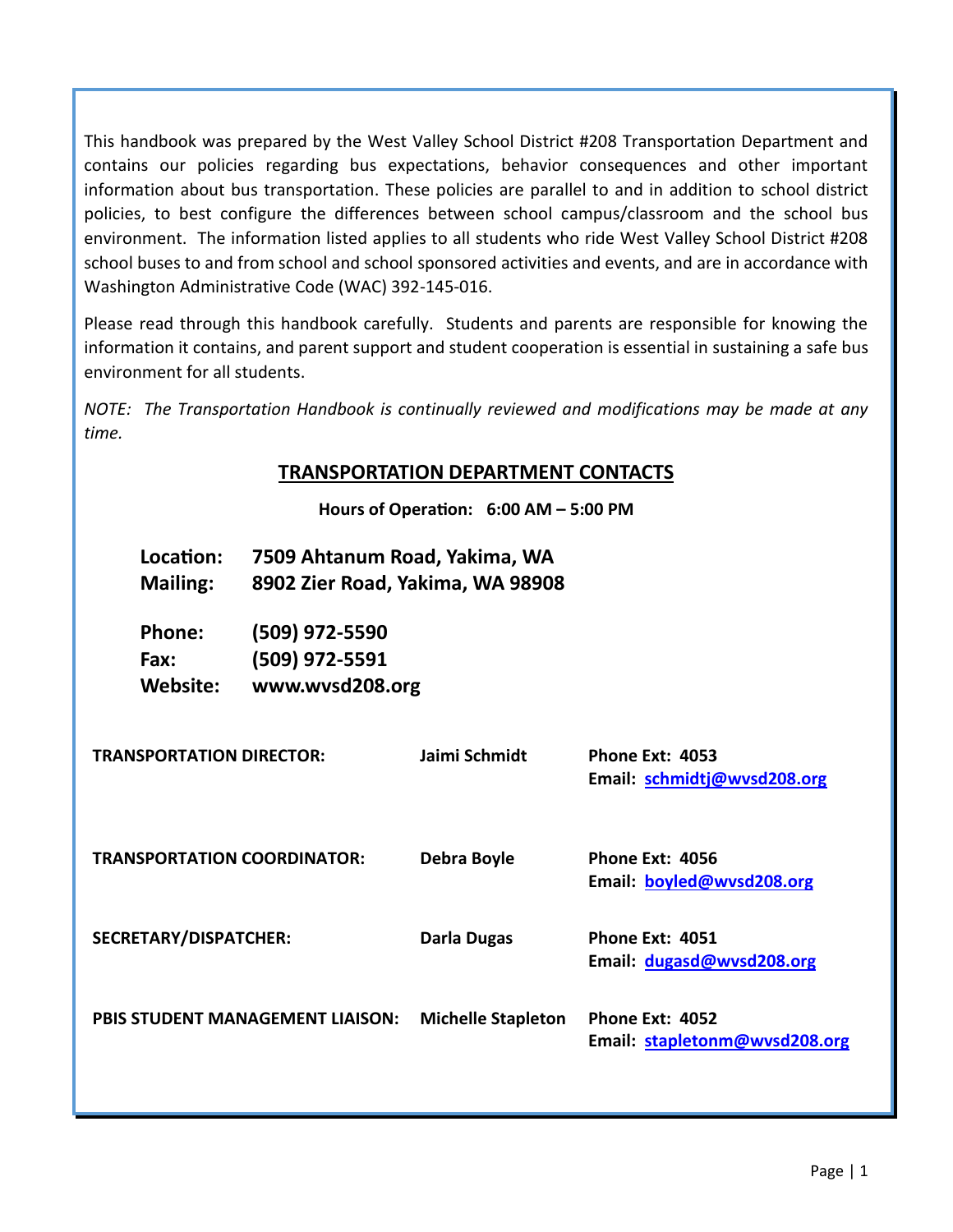## **TABLE OF CONTENTS**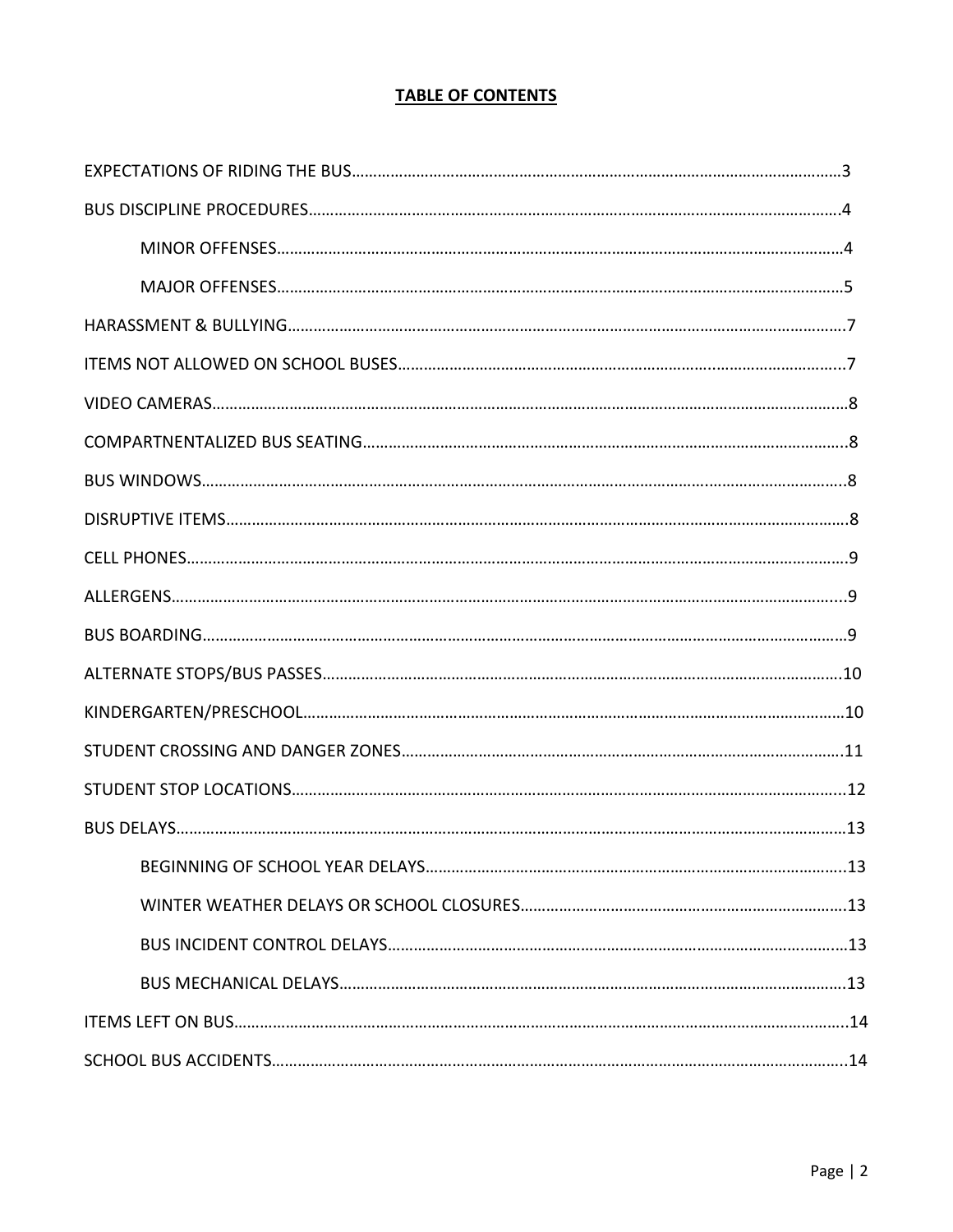#### **EXPECTATIONS OF RIDING THE BUS**

#### **Students are to**

- $\circ$  Be waiting for the bus  $5$  minutes before scheduled pick-up time
- $\circ$  Load/unload walking only, using steps and handrails properly (one at a time) and no pushing or shoving
- o Respect neighborhood property at all stop locations, staying off lawns, flowerbeds, fences, etc.
- $\circ$  Always cooperate, be courteous, and follow directions given by all bus drivers, including issued seat assignments when instructed.
- $\circ$  Keep food, gum/candy or drinks inside backpacks. No eating or drinking on bus (water only)
- o Stay seated at all times, facing forward with feet on the floor and arms, hands, and belonging to self at all times
- o Raise hand when there is a need to address the driver and no shouting or walking up to the driver's seat area
- o Avoid using profanity/foul language and no obscene gestures
- $\circ$  Get on or off the bus only when bus is completely stopped and driver has opened door
- o Walk away from bus when offloading, stand at end of the crossing arm, face driver, wait for driver's hand signal before crossing, and then cross keeping a 10 foot distance from front of bus
- $\circ$  Wait back on roadway and/or sidewalk for driver's hand signal to cross before boarding the bus
- o Use Level 1 or quiet voice (silence at all railroad crossings)
- o Keep aisles and emergency exit areas clear at all times
- $\circ$  Get on and off the bus only at assigned stop, unless a "school bus pass" is issued
- $\circ$  Keep electronics, including cell phones, to self at all times, use devices appropriately, and no sharing, videoing or recording
- $\circ$  Use headphones or ear buds with electronics for listening when riding on bus (remove just before boarding and offloading the bus)
- o Check mail at mailbox only after the bus has left the stop
- $\circ$  Articles on bus can be no larger than what student can hold in their lap when sitting
- o Ask permission from bus driver before lowering bus windows and windows lowered to marked area only
- $\circ$  Keep all parts of the body inside the bus and no yelling, passing, or throwing items out of any windows
- o Keep bus clean and use garbage can to dispose of trash
- $\circ$  Return home immediately if you miss the bus. NEVER chase after the bus or accept a ride from a stranger
- $\circ$  Return to school office if you are late and the buses are departing from school. Stay on the sidewalk and NEVER run after the bus through the parking lot area.
- o Keep perfumes, body sprays, nail polish, scented hand sanitizers etc. inside backpack/purse and these things may not be used inside bus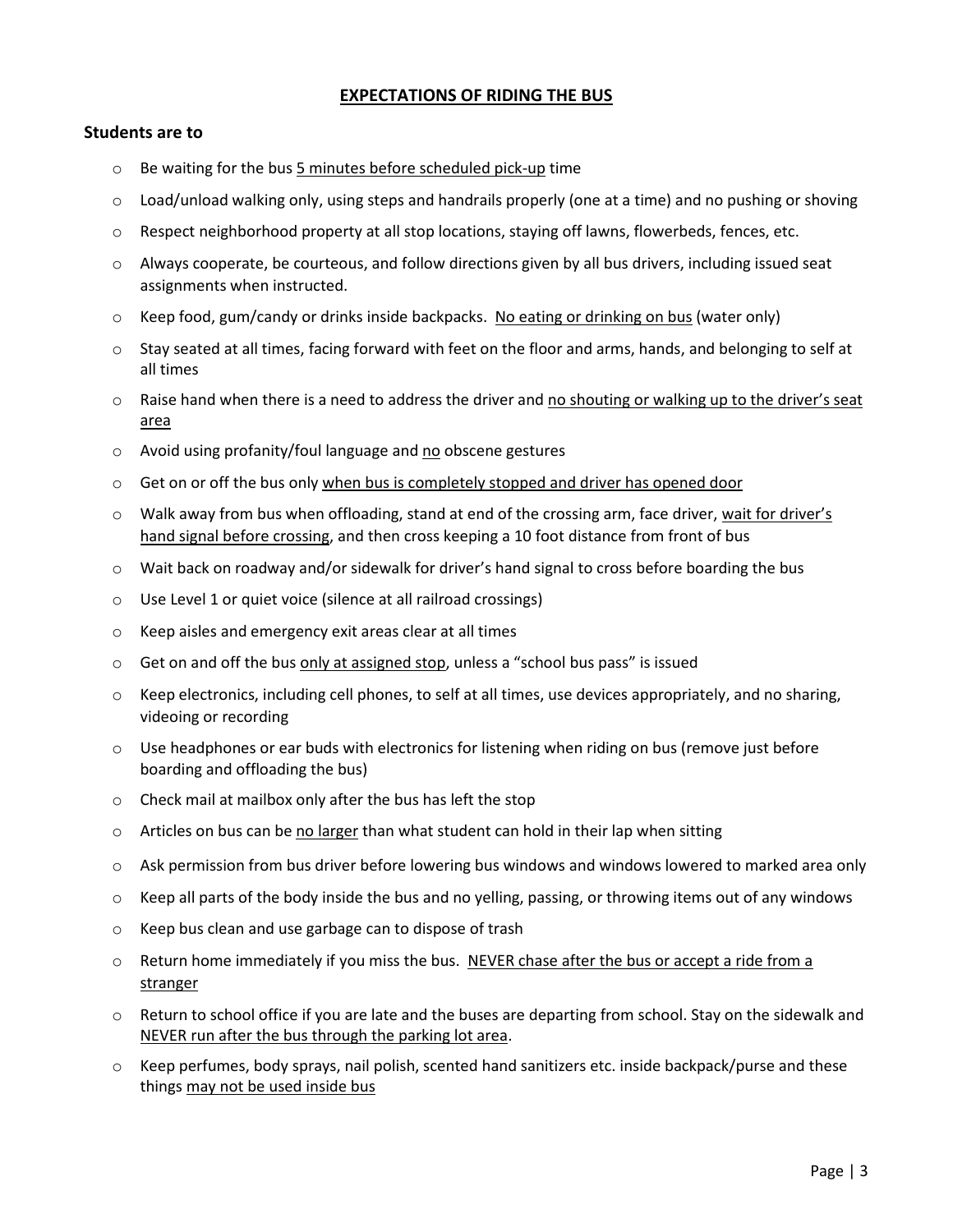### **BUS DISCIPLINE PROCEDURES**

The school bus is an extension of the classroom and discipline related to bus transportation is administered from the transportation department, and when applicable, with the assistance from school administrators.

Bus drivers will attempt to resolve minor bus behaviors prior to contacting parents by using applicable intervention methods such as re-instruction of bus expectations, assigned seating, and changing seat of student(s) away from situation, etc. as the first attempts to better manage behaviors.

When the driver is not able to get the behavior(s) managed and the student continually does not comply with bus expectations (including conduct at the bus stop), the following steps will be taken on **Minor Offenses**:

#### **VERBAL WARNING(S)**

- $\circ$  Driver will discuss the behavior issue(s) with student and review bus expectations.
- o Driver will apply applicable standard bus interventions as needed (move student(s) to an assigned seat, verbal redirection, seat partner, change seat away from situation etc.)
- $\circ$  Driver will send home a "Behavior Alert" notice and/or email parent/guardian about behavior issues that are not showing improvement.

# **1 ST WRITTEN OFFENSE NOTICE**

- $\circ$  Driver will submit a Bus Conduct Report to the Transportation Student Management Liaison with incident(s) details.
- o Driver will notify parent/guardian by phone or email and a letter with behavior incident details will be mailed home.\*
- o Transportation Student Management Liaison may coordinate with School Administrator for an in- school consequence such as lunch or recess detention.

# **2 ND WRITTEN OFFENSE NOTICE / BUS SUSPENSION\*\***

- o Driver will submit a Bus Conduct Report to the Transportation Student Management Liaison with incident(s) details.
- o **3 – 5 day bus suspension** of transportation privileges.
- $\circ$  Transportation Student Management Liaison will call or email parent/guardian to notify them of behavior incident and bus riding suspension. A letter with incident details and dates of suspension will be mailed to home.\*
- $\circ$  Transportation Student Management Liaison will notify School Administrator(s) of bus incident and suspension.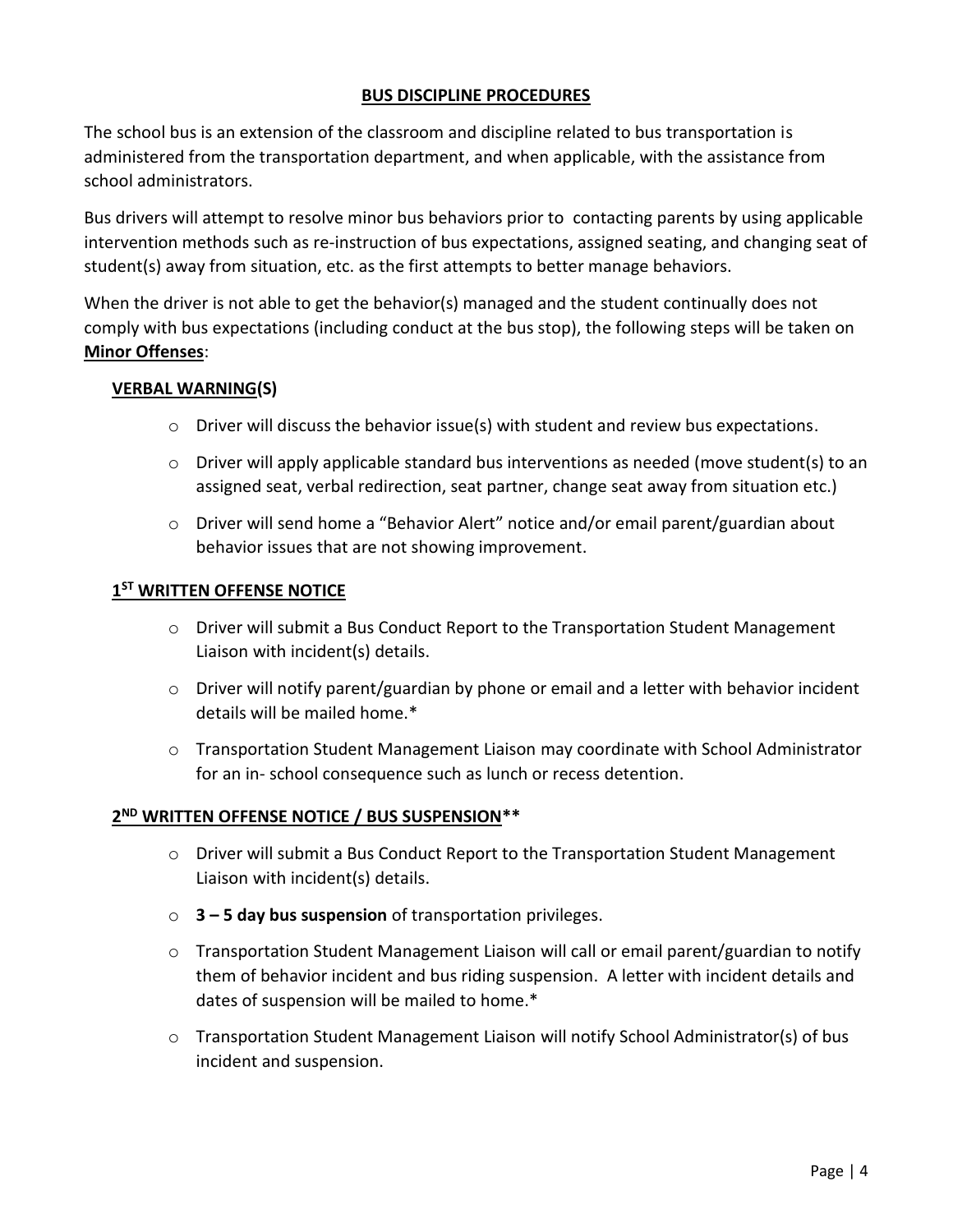# **3 RD WRITTEN OFFENSE NOTICE / BUS SUSPENSION\*\***

o Same procedure as 2nd Written Offense with a **10 - 20 day bus suspension** of transportation privileges

# **4 TH WRITTEN OFFENSE NOTICE / BUS SUSPENSION\*\***

o Same procedure as 2nd Written Offense with a **40 day bus suspension** of transportation privileges.

Incidents are cumulative. A series of minor infractions with or without continual behavior issues, may result in more serious consequences and bring about a Major Written Warning Notice with bus suspension. A warning might be given for one type of infraction and a suspension result from another type.

#### **MAJOR OFFENSES:**

- o Profanity or obscene gestures directed at the driver and/or student(s)
- o Harassment, Intimidation or Bullying
- o Fighting and/or Assault
- o Possession or distribution of tobacco, alcohol, drugs, vapes, etc.
- $\circ$  Tampering with bus camera equipment, emergency doors / exits or safety equipment
- $\circ$  Refusal to comply with proper crossing procedures and/or crossing from the back of bus
- $\circ$  Tampering or damage to bus such as seats, secured equipment, emergency doors, outside bus, mirrors, etc. (Parents will be responsible and invoiced for repair costs)
- o Refusal to comply with bus/substitute driver's directions/instruction and/or providing false information to driver
- o Theft of school or personal property
- $\circ$  Departing bus at unassigned stop without permission (School Bus Pass Required)
- o Not compliant with crossing procedures
- $\circ$  Throwing object(s) of any kind out of bus windows
- $\circ$  Taking video or pictures of other student(s) or driver without consent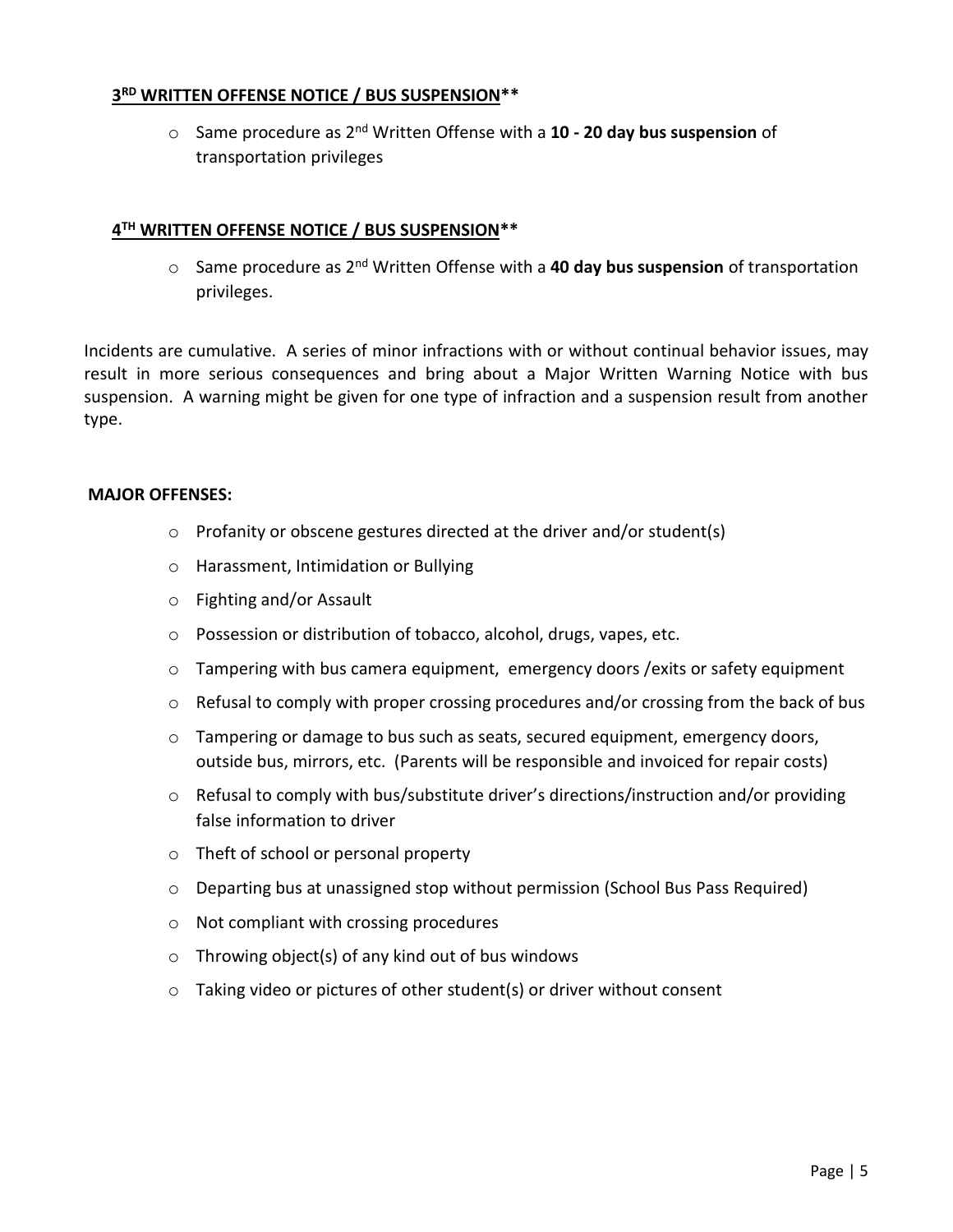If the student(s) does not comply with bus expectations (including conduct at the bus stop), the following steps will be taken as a **Major Offense**:

# **1 ST WRITTEN OFFENSE NOTICE / BUS SUSPENSION\*\***

Driver will submit a Bus Conduct Report to the Transportation Student Management Liaison with incident(s) details.

#### **3 – 5 day bus suspension** of bus riding privileges

- o Transportation Student Management Liaison will call or email parent/guardian to notify them of behavior incident and bus riding suspension. A letter with incident details and dates of suspension will be mailed to home.\*
- o Transportation Student Management Liaison will notify School Administrator(s) of bus incident and suspension.

# **2 ND WRITTEN OFFENSE NOTICE / BUS SUSPENSION\*\***

Same procedure as 1st Written Offense with a **10 - 20 day bus suspension** of transportation privileges

### **3 rd WRITTEN OFFENSE NOTICE / BUS SUSPENSION\*\***

Same procedure as 1st Written Offense with a **40 day bus suspension** of transportation privileges

## **4 th WRITTEN OFFENSE NOTICE / BUS SUSPENSION\*\***

Same procedure as 1st Written Offense with a **remaining school semester or remaining school year bus suspension (no less than 40 days)** of transportation privileges.

Bus suspensions that have not been served will be reapplied to the next available proceeding school day(s) and bus suspensions that go beyond the current school year calendar will have the remainder of any unserved days rolled over and applied to the following new school year.

\*Transportation will attempt to make contact with parent/guardian by telephone. However, due to differing schedules, contact numbers being invalid, and/or voicemail systems not available; phone contact is sometimes difficult. In the event phone contact is not made, and parent/guardian has an email address on file, contact will be made via email. A letter with incident details will be mailed home on every written warning.

\*\*Bus suspensions are NOT school suspensions. When a student is suspended from the bus, the suspension applies to all district school buses including shuttle buses that transfer students to the Junior High to student's assigned route buses. If a student is on suspension from bus transportation, parent(s)/guardian(s) are responsible to ensure their child gets to and from school during the bus suspension period.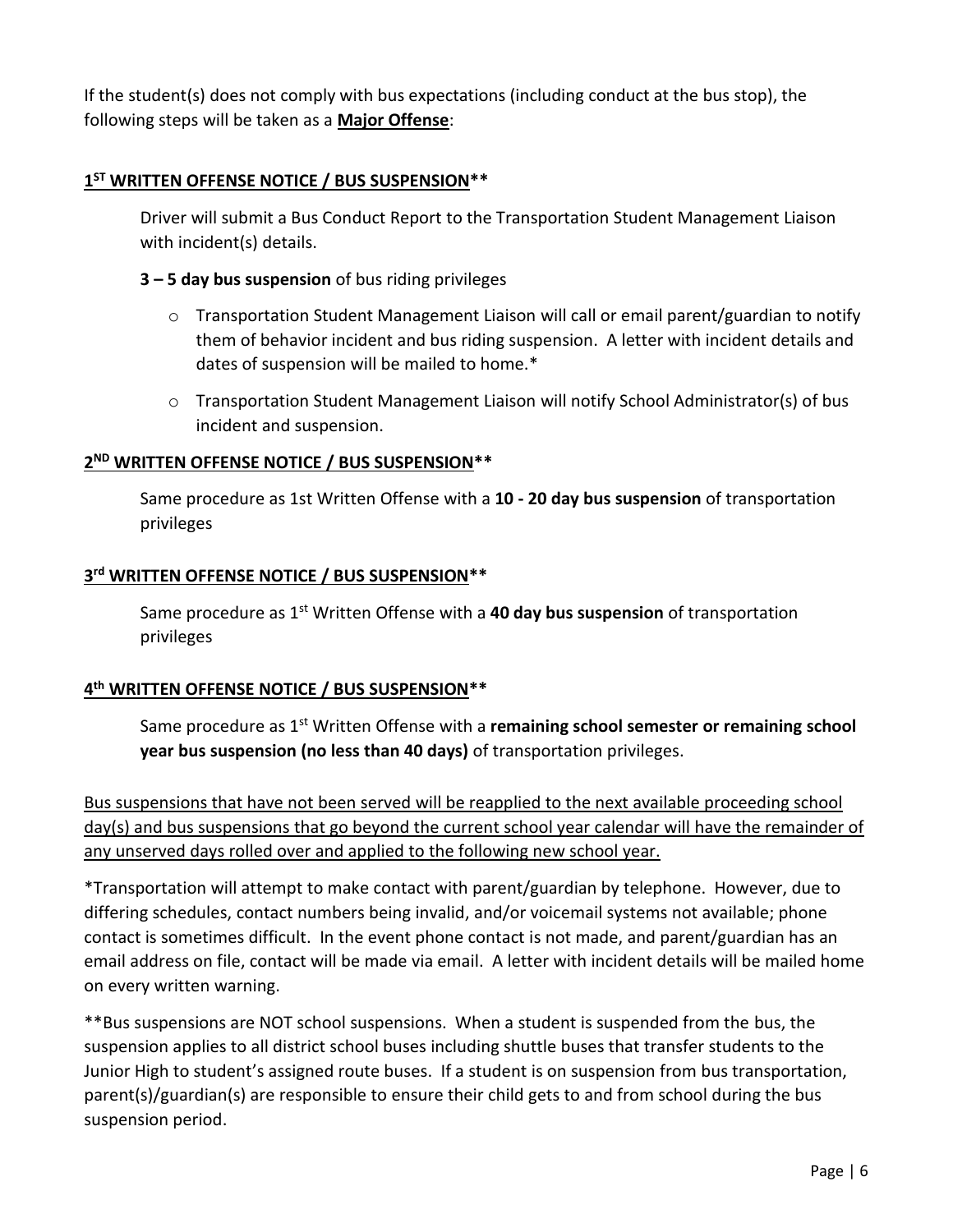**The Transportation department reserves the right to bypass procedure steps on either minor or major incidents and apply consequences (including suspensions) based on the severity and/or continual behavior(s) of the student's conduct.** 

**In the event behavior(s) endanger the driver or other student(s), and/or involves criminal conduct (assault, weapons, drug possession, vandalism, etc.) District Administrators, School Administrators, and/or Law Enforcement will be notified and consequences such as school expulsion and criminal charges may result**.

*Parents wishing to appeal disciplinary actions should refer to West Valley School District policy 3241 appeal process for further information.*

# **HARASSMENT & BULLYING**

Our school district is committed to a safe and civil educational environment for all students, employees, volunteers and patrons free from harassment, intimidation or bullying. WVSD Policy 3207. Harassment, intimidation or bullying means any intentional verbal, physical act, written message or image (including those that are electronically transmitted).

To report an incident of harassment, intimidation, or bullying, contact the Transportation Department at (509) 972-5590 or the student's school campus administrator.

## **ITEMS NOT ALLOWED ON SCHOOL BUSES**

- $\triangleright$  Animals, insects, reptiles, fish (service animals only)
- $\triangleright$  Hazardous materials (flammables, weapons, knives, explosives, lighters, matches etc.)
- ➢ Oversized school projects, band instruments, sports equipment, etc. Items must fit **within** student seating area and not blocking aisle or taller than seat as not to block driver's view of students in surrounding seats
- $\triangleright$  Helium balloons, skateboards, portable stereo/speakers
- $\triangleright$  Toys replicating a weapon (guns, swords, knives, etc.)
- $\triangleright$  Items of breakable material (glass, porcelain, ceramic etc.)
- $\triangleright$  Sprays, perfumes, scented hand sanitizer, lotions, nail polish, etc. may only be carried in backpack/bag or purse but may not be used inside bus**. No aerosol cans of any kind are allowed on bus.**

*In accordance with WAC 392-145-021 (3) Heavy, sharp, bulky and/or other articles which may be hazardous in the event of an accident or an emergency stop shall not be transported unsecured in the passenger area of any school bus. Specific attention is directed to items such as skis, ski poles, vaulting poles, large musical instruments, riser platforms, etc. In no case will items be secured in such a manner as to impede access to any exit. Items which shall not be transported within the passenger area of a school bus include all forms of animal* life (except service animals), firearms, weapons, breakable containers, flammables, and all other articles which *could adversely affect the safety of the school bus and passengers.*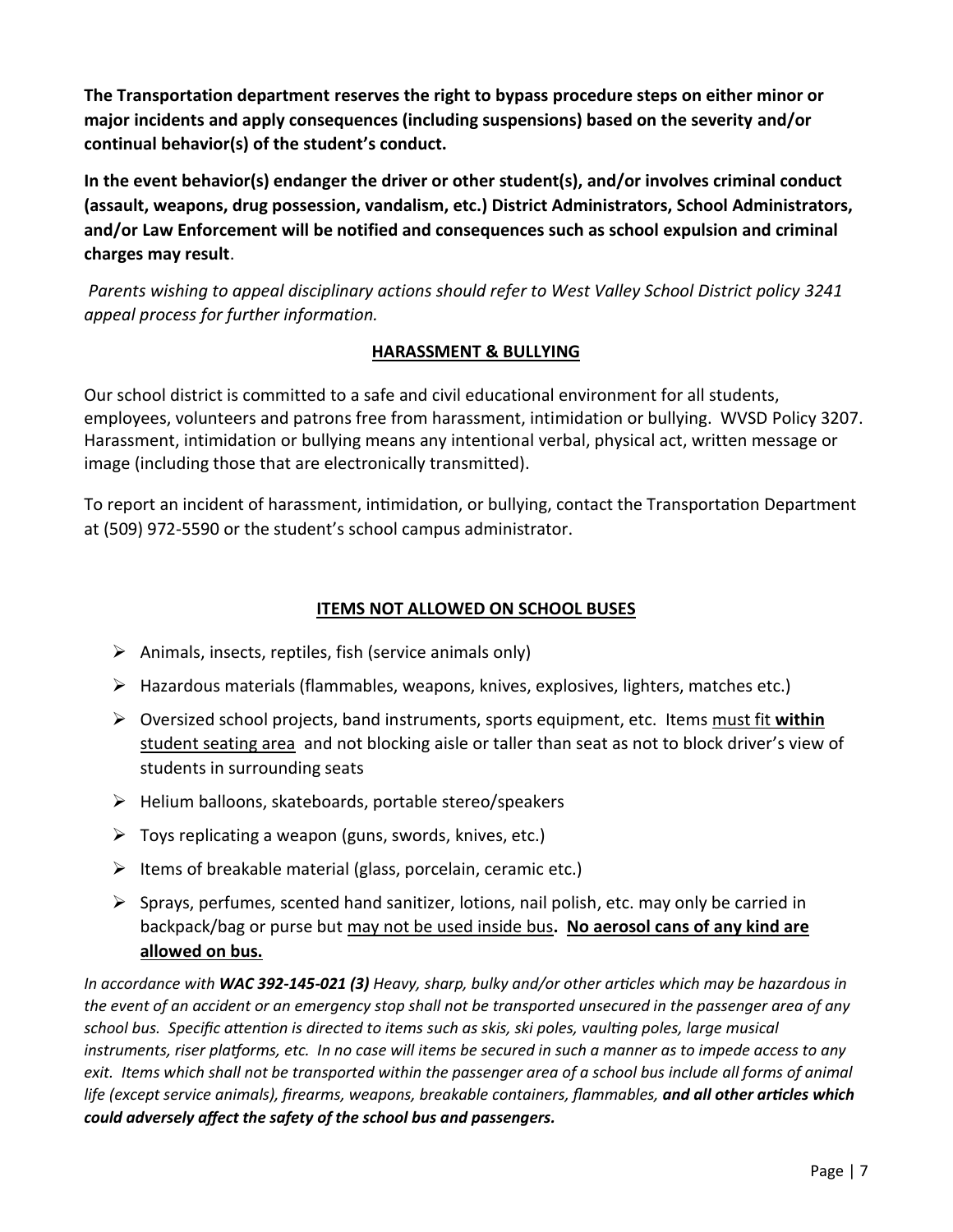### **VIDEO CAMERAS**

Most of our buses are equipped with video cameras and will be used as a tool to ensure onboard safety and for student management. Transportation Administrators, Transportation Personnel and School Administrators are authorized to view bus camera videos. Transportation Administrators and School Administrators are authorized to take appropriate disciplinary action to correct any inappropriate behaviors reflected on the video. Video tapes and clip recordings remain the property of the district and may be reproduced only in accordance with the law.

Due to the privacy of all students in our district, our videos are not available for public viewing. In cases of certain student behavior and/or safety issues, and upon the discretion of the Transportation Director, the parent(s)/guardian(s) of student(s) involved in the case may view segments of the video. In such situation, an appointment must be scheduled with the Transportation Director.

#### **COMPARTMENTALIZED BUS SEATING**

School bus seating is designed as a safety feature for student bus riders. The major design factor is the compartment formed by each seat, which protects the student(s) sitting on the bench seat. In order for this compartmentalization to work properly and provide the highest level of safety to the student(s), proper seating by the student(s) is required. Each student should be face forward, the student's torso should be facing forward at all times, the student's back should be flat against the back of the seat, and the student's bottom should be flat on the seat and both feet and legs should be kept in front of their body.

#### **BUS WINDOWS**

Bus passenger windows are for light, ventilation and to see through. Bus windows should be left closed unless student has requested permission from the bus driver. When windows are permitted to be opened, they may not be lowered any further than the marked lines of the bus window area. Windows are not to be fully opened for the safety of students and motorists on the roadway. Students are not permitted to extend head, hands, or arms out of bus windows at any time and shall not throw or spit anything out bus windows at any time.

## **DISRUPTIVE ITEMS**

Electronic devices including cell phones, laser pointers, toys, balls, rubber band shooters, audio speakers (with and without Bluetooth capabilities) etc., are not allowed to be used on the bus and students are to keep them secured inside bags/backpacks. These items when used on the bus can cause disruption and may be confiscated from the student by the driver and only returned to the student at the time the student is offloading the bus. In cases where these items cause excessive disruption and/or non-compliant usage, driver will issue a discipline written warning notice including bus suspension.

*West Valley School District is not responsible for lost, stolen or damage to electronic devices brought to school or on the bus.*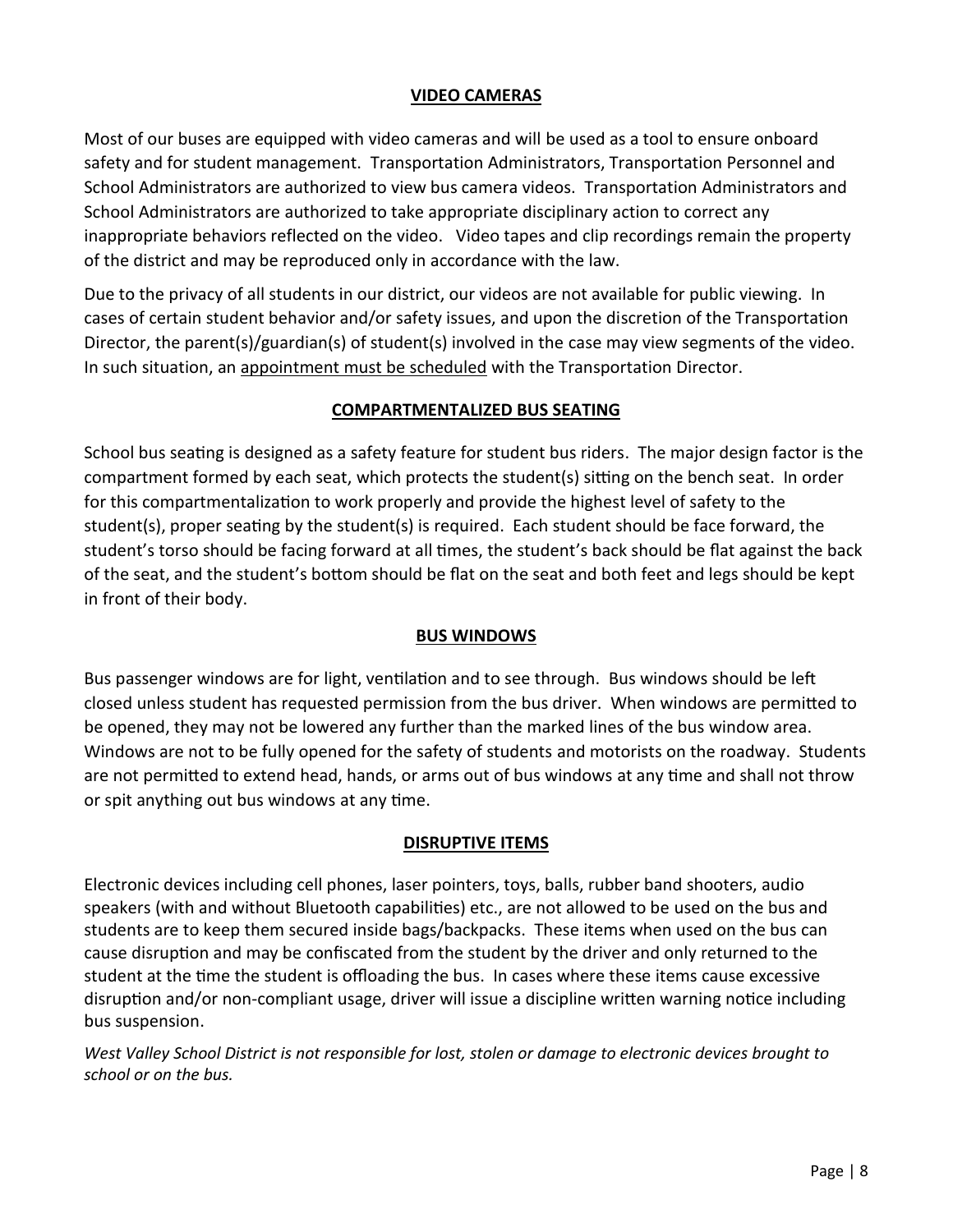#### **CELL PHONES**

Cell phones can be utilized solely by the student who has ownership of the item for their personal use only. **Cell phone videoing, picture taking, sharing and screen displaying to others while on the bus, is not allowed**. If the cell phone use should become a disruption or distraction on the bus, the student will be asked by the bus driver to put the cell phone away. Failure to do so, and disruption or distraction that continues or starts again, the student's cell phone may be confiscated by the bus driver and returned to the student at the time the student offloads the bus. In cases where these items cause excessive disruption and/or non-compliant usage, driver will issue a discipline written warning notice including bus suspension.

# **ALLERGENS**

Several students enrolled in our district have food allergies and/or asthma that cause them to have a severe reaction when exposed to allergens. Due to the dangers of allergic reactions and choking hazards the following applies:

- Students will not be allowed to eat or drink on the bus when riding on their daily bus routes to/from school. (Water only during hot temperatures)
- Students that are riding on a bus for field trips or sporting events may be allowed to eat with the teacher or coach's permission. Eating/drinking will be allowed only if there are teachers/chaperones/coaches present on the bus to monitor students for choking or adverse allergic reactions. Students are responsible for general housekeeping responsibilities on the bus in keeping it clean while on the field/activity trip and prior to offloading at the end of the trip.
- Students will not be allowed to use perfume, cologne, after shave, heavily scented hand lotions/sanitizers, etc. while on the bus. Such items (non-aerosol) are to be inside their backpacks/bags at all times while on the bus.

## **BUS BOARDING**

Once a student boards a school bus, it is the responsibility of the driver and the transportation department to ensure that the student be transported to their designated stop location. Bus drivers will not allow a student to offload the bus once he/she has boarded. This includes when the buses are on school campuses boarding students for transportation. A driver will only release a student if authorization has been given by the Transportation Department or by a School Administrator.

Drivers will not release a student to an adult, sibling or friend at the bus door, unless the driver has received authorization from the Transportation Department or School Administrator. Drivers are not equipped on their buses to verify relationship or attain verbal authorization of student with person requesting release and will retain the student and transport them to their designated stop if no authorization has been given by Transportation Department or School Administration.

Parent/Guardians should not request to speak to the driver on the student's cell phone. The parent/guardian should contact the Transportation Department and leave a message for the driver or make arrangements for the driver to make contact with them after their route.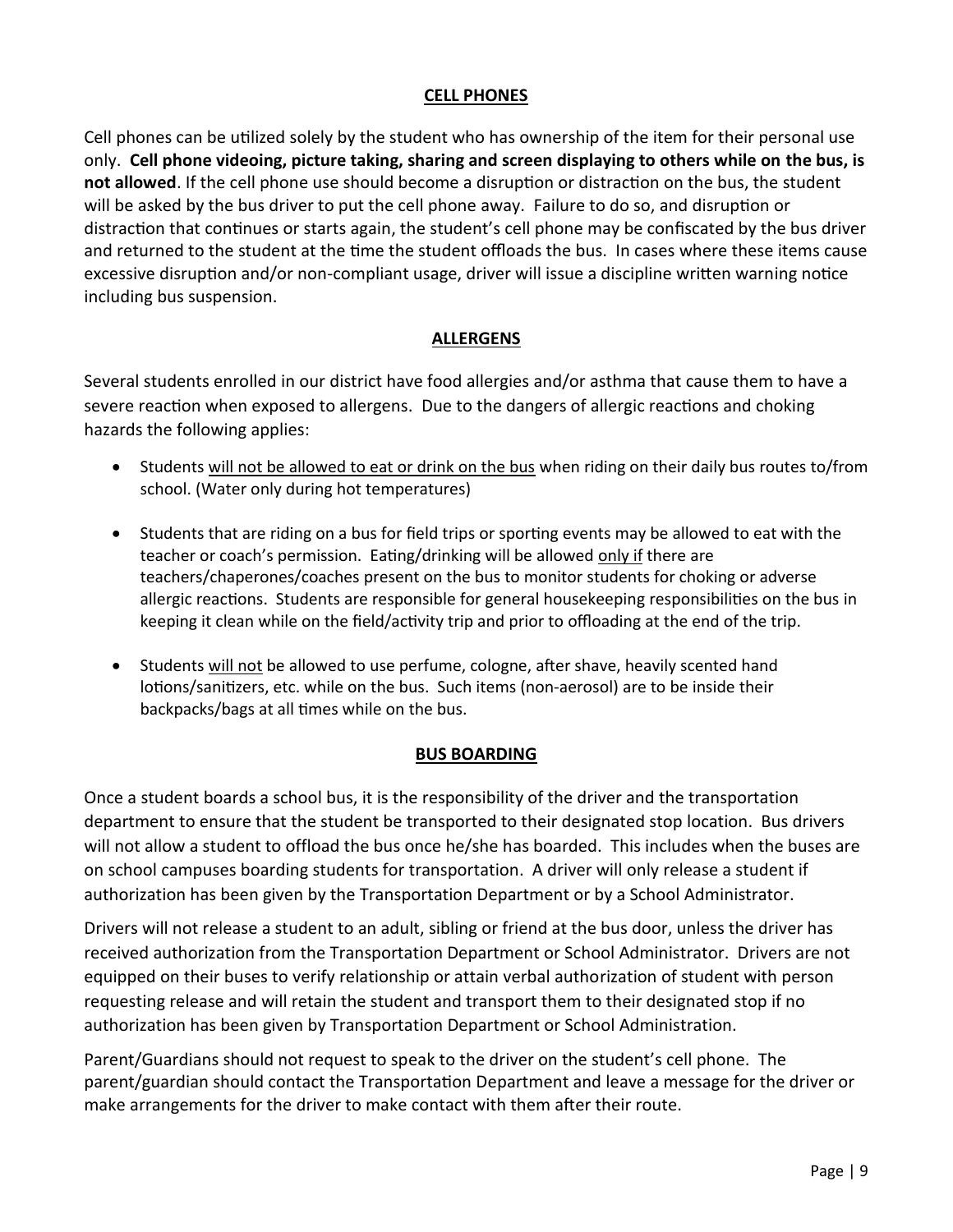### **ALTERNATE STOP / BUS PASSES**

In accordance with the Washington Administrative Code (WAC) 392-145-060 *Loading and Unloading: The following procedures are required to assure maximum student safety: (1) A school bus driver shall not order or allow a student to depart the school bus other than at his or her regular stop unless permission is first obtained in accordance with district policy.*

Any student who wants to be dropped at another stop location other than their assigned regular stop, must take a parent/guardian signed note to his/her school campus office and obtain a "School Bus Pass". The School Bus Pass must be presented to the bus driver when boarding the bus. If student boards without a Student Bus Pass they will be directed back to the school office to call parent/guardian for pick up. School buses are on a time-sensitive schedule and are not able to wait for student to obtain last-minute parent authorization and School Bus Pass. Students are responsible for obtaining their School Bus Pass no later than two hours before the end of the school day release or per student's school office policy. **Parents/Guardians are responsible for checking with their child's school campus office on the school policy for obtaining a bus pass prior to needing the child to ride to an alternate stop**.

#### **KINDERGARTEN/PRESCHOOL**

A parent/guardian or authorized adult **MUST BE PRESENT** to receive child. If an adult is not present, the child will be kept on the bus and bus driver will bring child back to the Transportation Department at the end of the route. The bus driver will contact the transportation office to let them know that student is on-board and will be returning the student to the Transportation Department. Parent/Guardian or authorized adult will pick child up at the Transportation Department (7509 Ahtanum Road, Yakima).

When a kindergarten student's stop location requires the student to cross the roadway to get to and from the bus, the child and **parent/guardian with the child, must follow the same crossing procedures as all students**. For the utmost safety of our students, it is critical in teaching students the proper crossing procedures to ensure they understand how to safely cross with or without a parent/guardian present. Bus driver's will make eye contact with student(s), display a palm up hand sign to stay/wait, and when it is safe to cross, the bus driver will extend their arm out with a sweeping motion that indicates its ok to cross and it is only at this point that any crossing occurs.

If parent/guardian wants their child to walk from the bus stop home with an older sibling or to authorize release of child to an older sibling/relative at the bus stop, the parent/guardian must contact the Transportation Department to make such arrangements at (509) 972-5590.

Parents/guardians are responsible for the supervision of their child/ren at the bus stop location prior to bus arrival and after bus departure.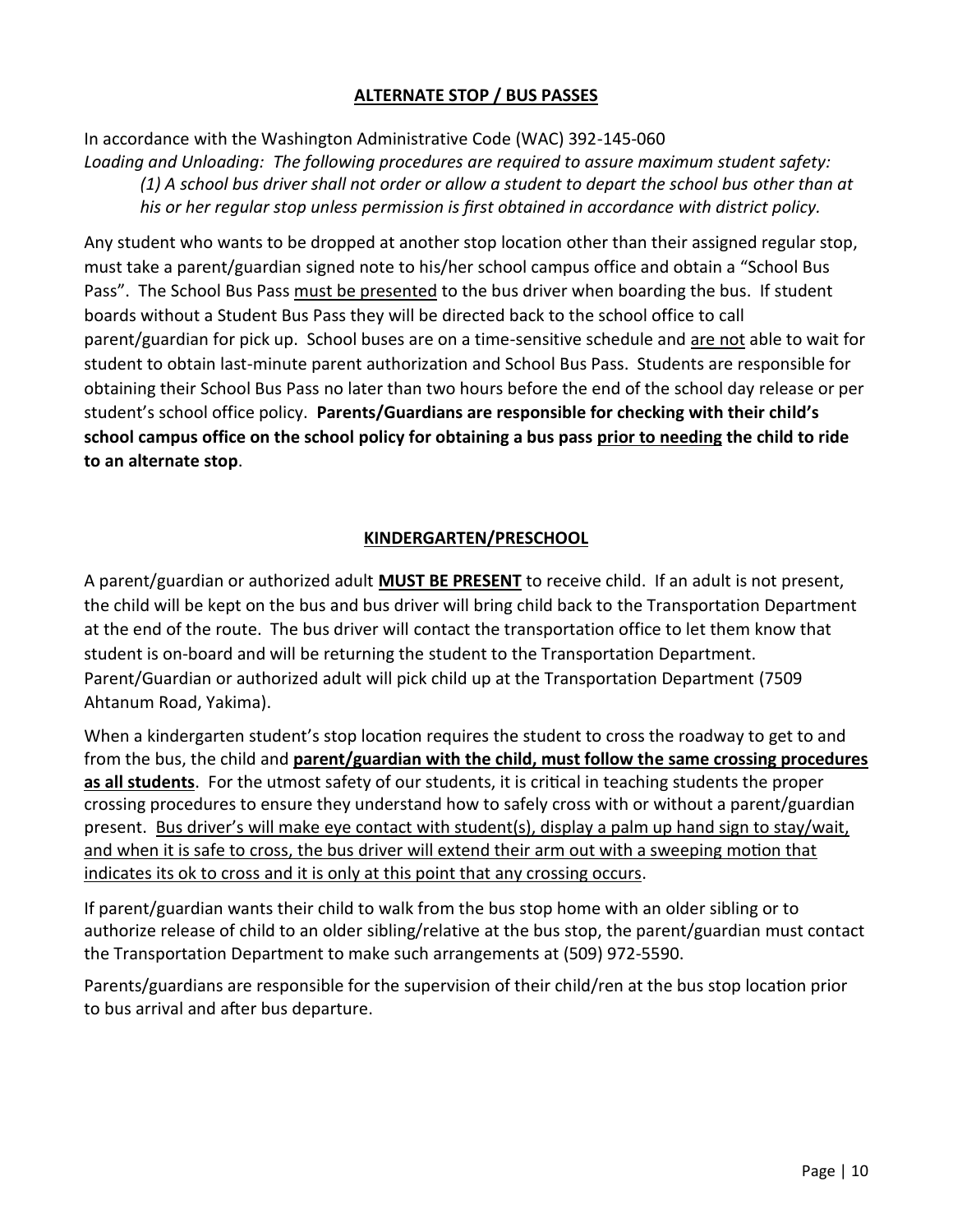#### **STUDENT CROSSING AND DANGER ZONES**



For the safety of students they should maintain a minimum 10 - 12 foot distance from the sides and front of the bus when waiting for the bus, departing the bus and/or crossing. The 10 feet of area in front of the bus and the 10 feet of area around the bus, are the most dangerous areas of school buses due to limited visibility and blind spots. The driver's side of the bus is an additional danger area due to cars attempting to pass the bus from that side.

When a student needs to cross the roadway to either load or unload the school bus, the following process shall be followed:

- $\triangleright$  At the pick-up stop the student shall stay back and wait on the street sidewalk or 10 -12 feet back from roadway shoulder/driveway until the bus has come to a complete stop and the bus door has opened.
- $\triangleright$  At the drop off stop the student should move away from the bus as quickly as possible and never walk alongside or behind the bus. If a student needs to approach the bus after walking off the bus, the student must stand back from the bus at a 10 - 12 foot distance, make eye contact with the driver, and wait for driver's instruction on when to approach the bus.
- $\triangleright$  Students that cross when boarding the bus must stand back on the sidewalk or 10-12 feet back from the roadway shoulder/driveway and wait until the bus has come to a complete stop, the bus 8-way light system is fully engaged with stop paddle deployed and the driver has given the hand signal for crossing, before crossing.
- $\triangleright$  Students that cross when offloading must walk out 10 12 feet in front of the bus (at the end of the crossing arm), stop, make eye contact with the bus driver and await (as a group) for the bus driver's signal before crossing. When student(s) has received the signal from the driver, they must all walk together at the same time straight across staying 10 feet away from the bus.
- $\triangleright$  Parents/guardians must follow the same crossing procedures as students, including waiting for the driver's hand signals and walking at the same time as all other students at the stop.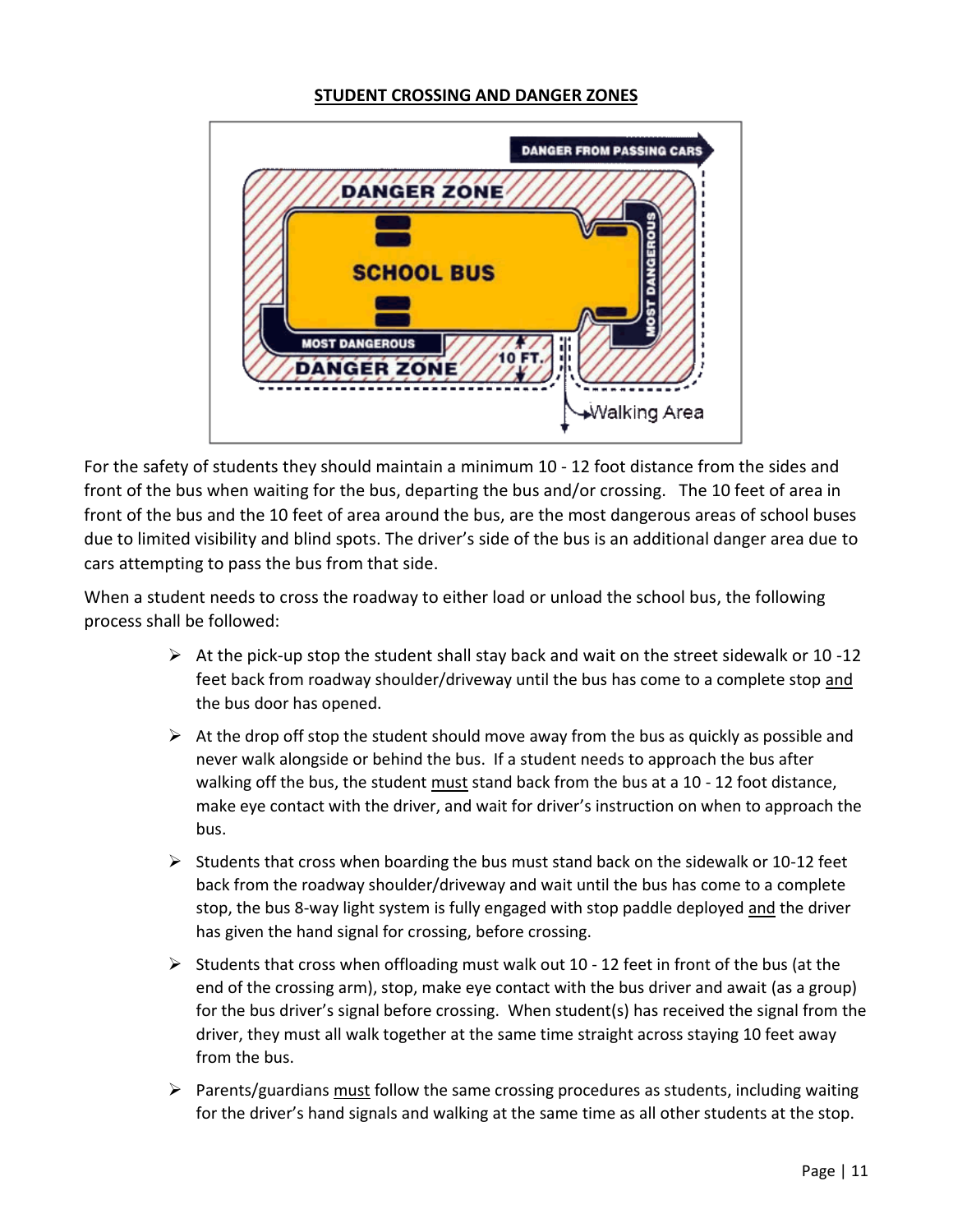# **STUDENT STOP LOCATIONS**

Majority of our bus routes pick-up and drop-off locations are established and will not be changed. Stops are established using Washington State and West Valley School District statutes and policies. Additions of any stop must be approved by the Transportation Director or Transportation Coordinator prior to establishing the stop. The Transportation Director or Transportation Coordinator may take up to three (3) days to access the physical location factors and access the aspects of Washington State Statutes before an a new stop is established for pick-up or drop-off.

On the occasion when a student or the driver may have missed the stop, or the student boarded the wrong bus, students need to advise the driver and are not to get off the bus at any other location in accordance with WAC 392-145-060 Loading and Unloading Procedures

The following procedures are required to assure maximum student safety:

(1) A school bus driver shall not order or allow a student to depart the school bus other than at his or her regular stop unless permission is first obtained in accordance with district policy.

Parents/guardians are responsible for the supervision of their child/ren at the bus stop location prior to bus arrival and after bus departure.

#### **BUS DELAYS**

Buses will occasionally be delayed due to uncontrolled factors such as weather, traffic and road conditions, mechanical breakdowns or late departures from school campus. Our school district transports an average of 3500 students daily to and from school and the Transportation Office is unable to contact all parents/guardians with all delays that may occur. If an extended delay occurs, School Administrators will be advised of the situation.

o Beginning of School Year Delays

During the start of each school year for the first few weeks, the logistics of the route schedules are still in minor adjustment of times and stops as well as, kindergarten schedules. The volume of calls received at the Transportation Office during this time period is very high. The transportation staff work very hard to attend to everything, but are not adept at getting to all calls and unfolding circumstances in a timely manner during business hours the first month of school. Every effort will be made to inform parents and return calls, and your patience and understanding during this time is appreciated. If you have not been able to connect with our office and your phone message has not been responded to, we ask you to please continue to call the Transportation Department during that time or email Transportation Coordinator at **boyled@wvsd208.org**.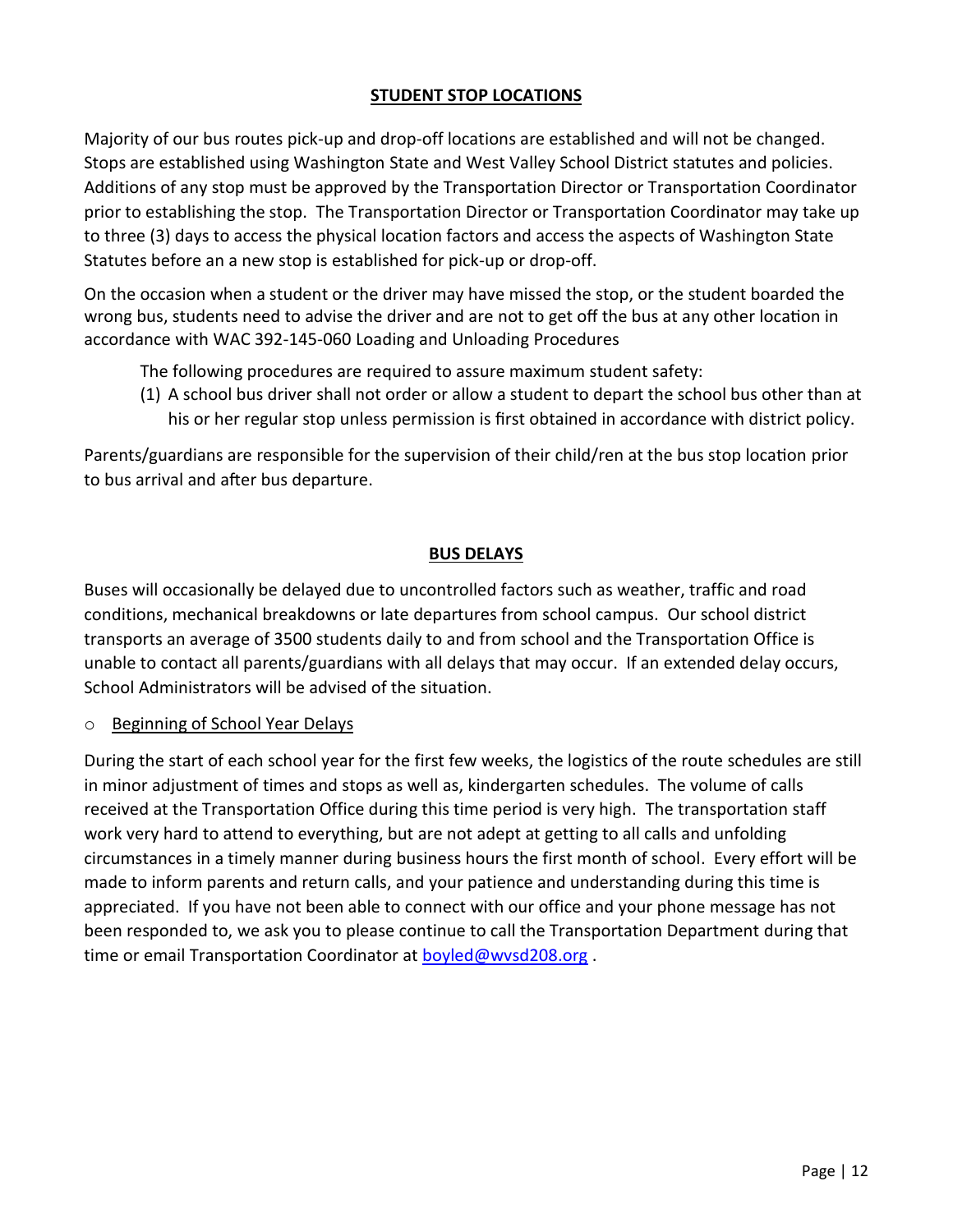#### o Winter Weather Delays or School Closures will be announced no later than 5:30 am on:

- Flash Alert Email Notifications
- District website: [www.wvsd208.org](http://www.wvsd208.org/) under Departments in the Transportation Tab, Click on "closure information"
- District snow info line (509) 972-6002.
- Radio/TV stations (list on page 14)

| KIT         | 1280 AM  | <b>KHHK</b> | 99.7 FM               | KIMA-TV | Channel 29 |
|-------------|----------|-------------|-----------------------|---------|------------|
| <b>KXDD</b> | 104.1 FM | <b>KSOH</b> | 89.5 FM               | KAPP-TV | Channel 35 |
| <b>KATS</b> | 94.5 FM  | <b>KARY</b> | 100.9 FM              | KNDO-TV | Channel 23 |
| <b>KRSE</b> | 105.7 FM | <b>KYXE</b> | 104.9 FM<br>(Spanish) |         |            |
| <b>KFFM</b> | 107.3 FM | <b>KZTA</b> | 96.9 FM<br>(Spanish)  |         |            |
| <b>KYAK</b> | 930 AM   | <b>KYPL</b> | 91.1 FM               |         |            |
| <b>KUTI</b> | 1460 AM  | KLOV        | 103.1 FM              |         |            |
|             |          |             |                       |         |            |

RADIO / TV Stations (after 6:00 AM)

In inclement weather the Transportation Director drives several back roads and city street areas within the district boundaries to evaluate road conditions. Consideration for our students who live in the outlying and rural areas is a key focus of the decision on delays or closures. The conditions are reported to the Superintendent for final assessment and decision on delays or closures.

Not all routes have alternate stops assigned on snow routes. The stops affected in inclement weather will be advised of the alternate location to use prior to the winter season. When delays or alternate snow routes are issued it will only apply to the stops that have been notified prior and all other stop locations will remain the same.

In winter, school buses will drive at slower speeds for the conditions and safety and may be delayed arriving at assigned stops. We ask that for student safety, that students dress warmly with appropriate winter clothes and shoes and await the bus a minimum of 10 - 12 feet back from the sidewalk or road shoulder and remain at that distance **until the bus comes to a complete stop and the driver opens the door**. Students should use the step handrails when boarding or offloading the bus to prevent slipping on icy steps.

#### o Bus Incident Control Delays

When bus discipline problems are so disruptive that the driver feels it is unsafe to proceed, then the driver may stop and secure the bus in a safe location until order is restored. These are occasional occurrences, and may result in route delays. The potential danger of proceeding with an extremely unruly busload of students outweighs the bus being late.

#### o Bus Mechanical Delays

As with any other motor vehicle, school buses may occasionally have mechanical breakdowns. In these situations, the Transportation Department mechanics are advised and dispatched out with another bus in which the driver and students on board will transfer on to. The transportation office will coordinate with other area route driver's to assist in picking up or delivering the remaining students. If the delay is in the morning, schools will be notified that students from the delayed route will be arriving late.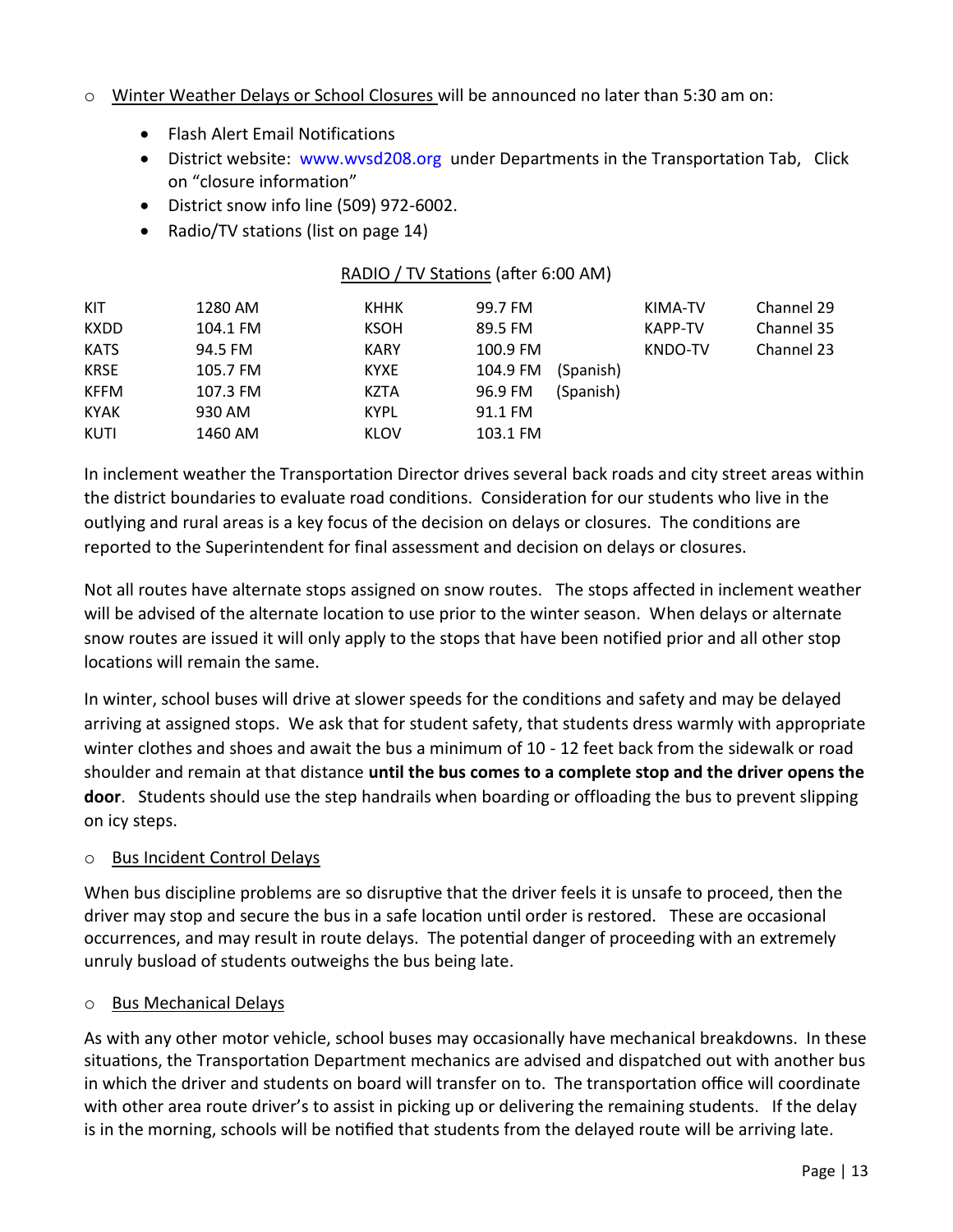#### **ITEMS LEFT ON BUS**

Items of value (Chromebooks, electronics, band instruments, backpacks, etc.) will be brought into the Transportation Office at the end of the day. If it is known who possess the item, transportation will attempt to make contact with the parent/guardian to let them know the item has been located. Drivers and transportation are not always able to identify items and such items will be kept at the transportation office. Parent(s)/guardians(s) can contact the Transportation Office to check if their child's item has been turned in. All other items will be stored on the bus by the driver and the driver will return the items to the student the next day.

*West Valley School District and the Transportation Department will not be held liable for any damaged, lost, or stolen items (including valuable items). Students that bring anything of value onto the bus will do so at their own risk. Please instruct your child to keep anything of value or importance secured within their backpack/bag prior to getting on the bus and keep such items inside their backpack/bags at all times.* 

#### **SCHOOL BUS ACCIDENTS**

In the event that a school bus is involved in an accident with students on board, the Transportation Office, District Administrators including the Superintendent, Law Enforcement and Emergency Responders will be notified immediately. All students and driver will remain on board until School officials, Law Enforcement and Emergency Responders arrive. Assessments, reports, investigations and parent/guardian notification can be a tedious processes, but very important. Priority is ensuring safety, security, and medical attention of students at all times and we understand parent(s)/guardian(s) become concerned and anxious. The Transportation Department will make every effort to communicate to all parties including parents/guardians as expeditiously as possible. Students can only be released from the scene by law enforcement and/or district authorization and will not be released to anyone prior to authorization. Once authorization is given a student will only be released once student is signed out to parent/guardian with a proper identification. Parents are discouraged from going directly to the accident site until they have made contact with the Transportation Department.

When necessary, and after authorization, an alternate bus will be sent to the accident site to transfer the students and onto the alternate bus to be transported to school or home.